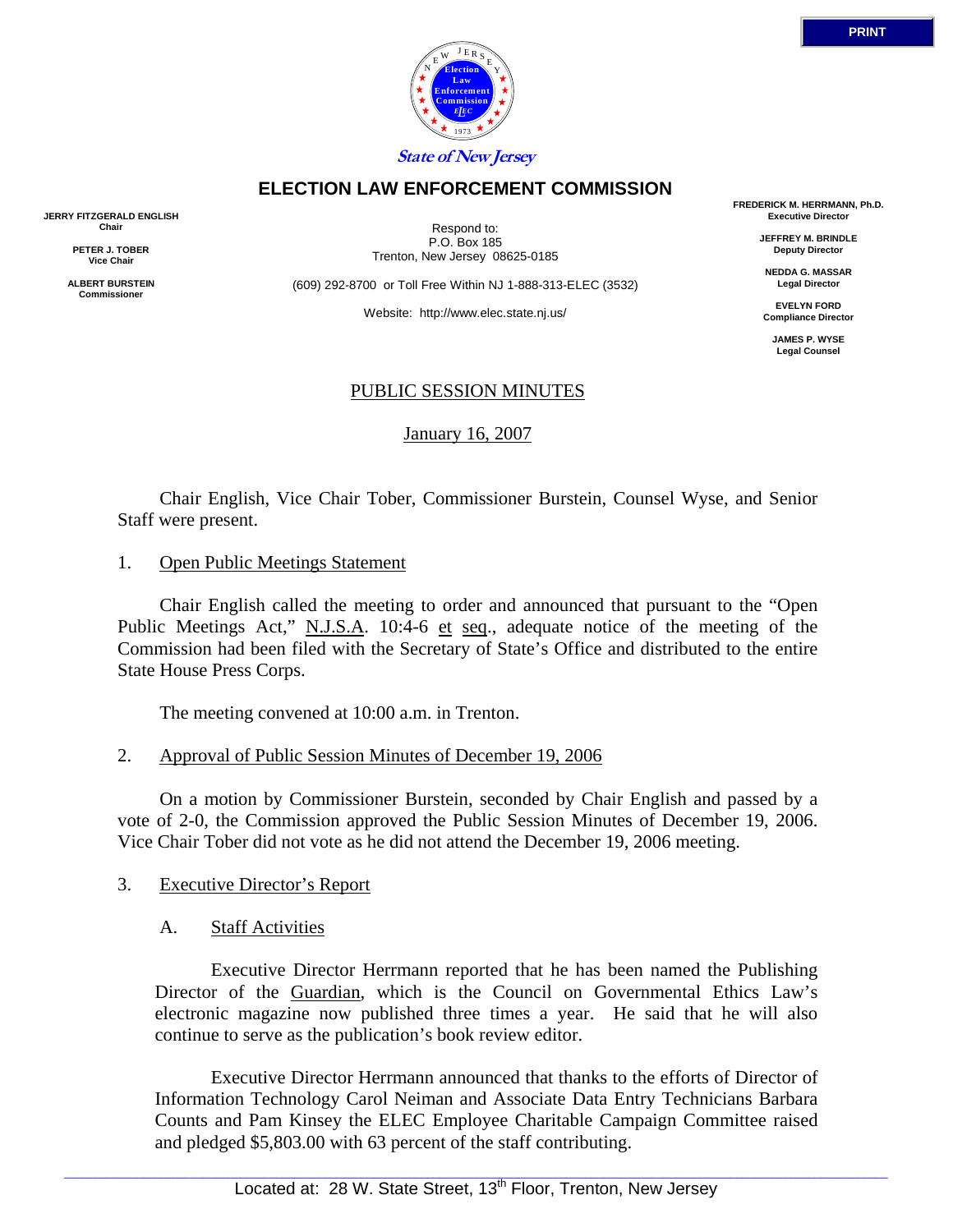#### Public Session Minutes January 16, 2007 Page 2

 The Executive Director mentioned that a former mayor told the Compliance Division staff in December that the ELEC Compliance Manual was great. He added that the three times that he called ELEC people always helped him out, and the Commission is the best State agency with which he has ever dealt.

 Executive Director Herrmann advised the Commission that longtime Personnel Officer Donna Margetts will be retiring March 1, 2007. He said that she devoted many fine years of service to the Commission and will be missed by all.

 The Executive Director informed the Commission that five members of the Information Technology staff of the New York City Campaign Finance Board visited ELEC on January 3, 2007, to see a demonstration of ELEC's Gubernatorial Public Financing Electronic Filing Program presented by the Information Technology Section. He indicated that Associate Systems Administrator Anthony Giancarli and Associate Computer Technician Lou Solimeo put together the session held in ELEC's high technical training room. According to Executive Director Herrmann, the Commission has a long history of working with its New York City sister agency and both bodies have mutually assisted each other in providing better services to their respective jurisdictions.

 Executive Director Herrmann stated that the Special Programs Section has scheduled two pay-to-play training sessions in February and March. He said that so far over 100 people have registered and that pay-to-play information has also been updated on the website and special materials are being developed for the training program.

 The Executive Director noted that the Compliance Division staff has made numerous important changes to the lobbyist information on the website. Executive Director Herrmann advised the Commission that Associate Compliance Officer Titus Kamal has developed a Power Point presentation for the Internet that contains an image of the report connected to instructional materials. He said, moreover, that the website has been reorganized to create one central place for all lobbying information.

 The Executive Director mentioned that by the end of 2006, over 1,000 lobbyists were registered with ELEC and that this number represents a large increase over the only 600 lobbyists registered at the end of 2005. He indicated that this change was caused by the State's expansive new lobbying law and reflects a great increase in ELEC's workload in this important area.

 Executive Director Herrmann reported that on January 9, 2007, he spoke before the New Jersey State Bar Association's School Law Committee where he reviewed ELEC's role in administering the Campaign Act and commented at length upon the Payto-Play Disclosure Law's impact on school boards.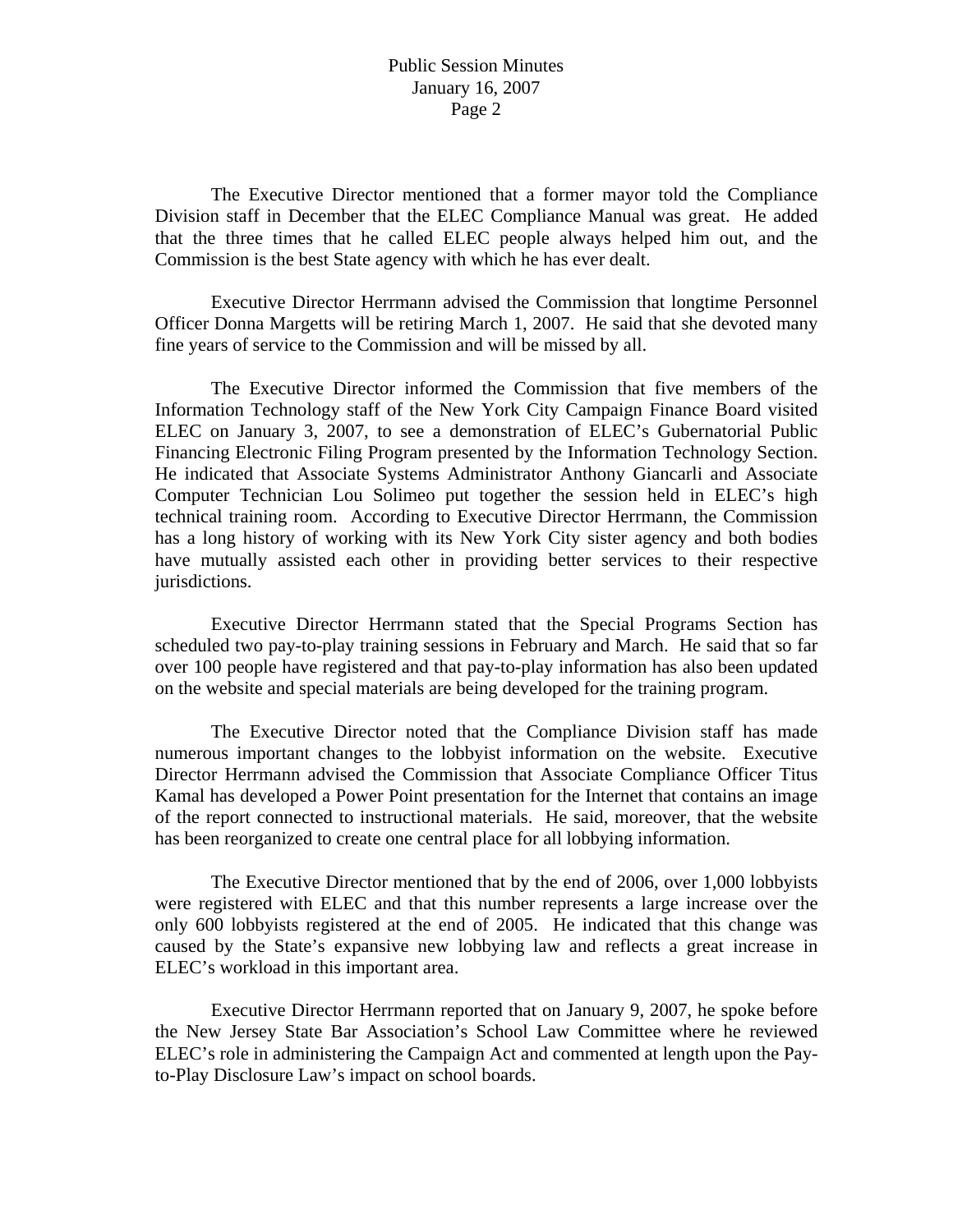## B. Legislative Developments

 Executive Director Herrmann stated that on January 4, 2007, Senate President Richard J. Codey announced a sweeping seven-point government reform plan. He said that four of the points impact ELEC:

- Prohibiting all gifts from lobbyists to legislators and their staffs;
- Requiring lobbyists to include on their quarterly reports budget modifications they have sought for a client;
- Barring public agencies from making campaign contributions; and,
- Allowing elected officials to donate campaign funds to charity but banning such contributions if the official or a family member is a director or an employee of the charity.

## C. Winter Meeting Schedule

- March 6, 2007 at 10:00 a.m. in Trenton; and,
- March 20, 2007 at 10:00 a.m. in Trenton.

## 4. Resolution to go into Executive Session

 On a motion by Commissioner Burstein, seconded by Vice Chair Tober and passed by a vote of 3-0, the Commission resolved to go into Executive Session to discuss anticipated litigation and the following matters, which will become public as follows:

- A. Final Decision Recommendations in violation proceedings which will not become public. However, the Final Decisions resulting from those recommendations will become public not later than seven business days after mailing to the named respondents.
- B. A report on requests from the public for investigations of possible violations, which report will not become public in order to protect the identity of informants and maintain the integrity of investigative procedures and priorities. However, any complaint alleging violations, which complaint may be generated as a result of a request for investigation, will become public not later than seven business days after mailing to the named respondents.